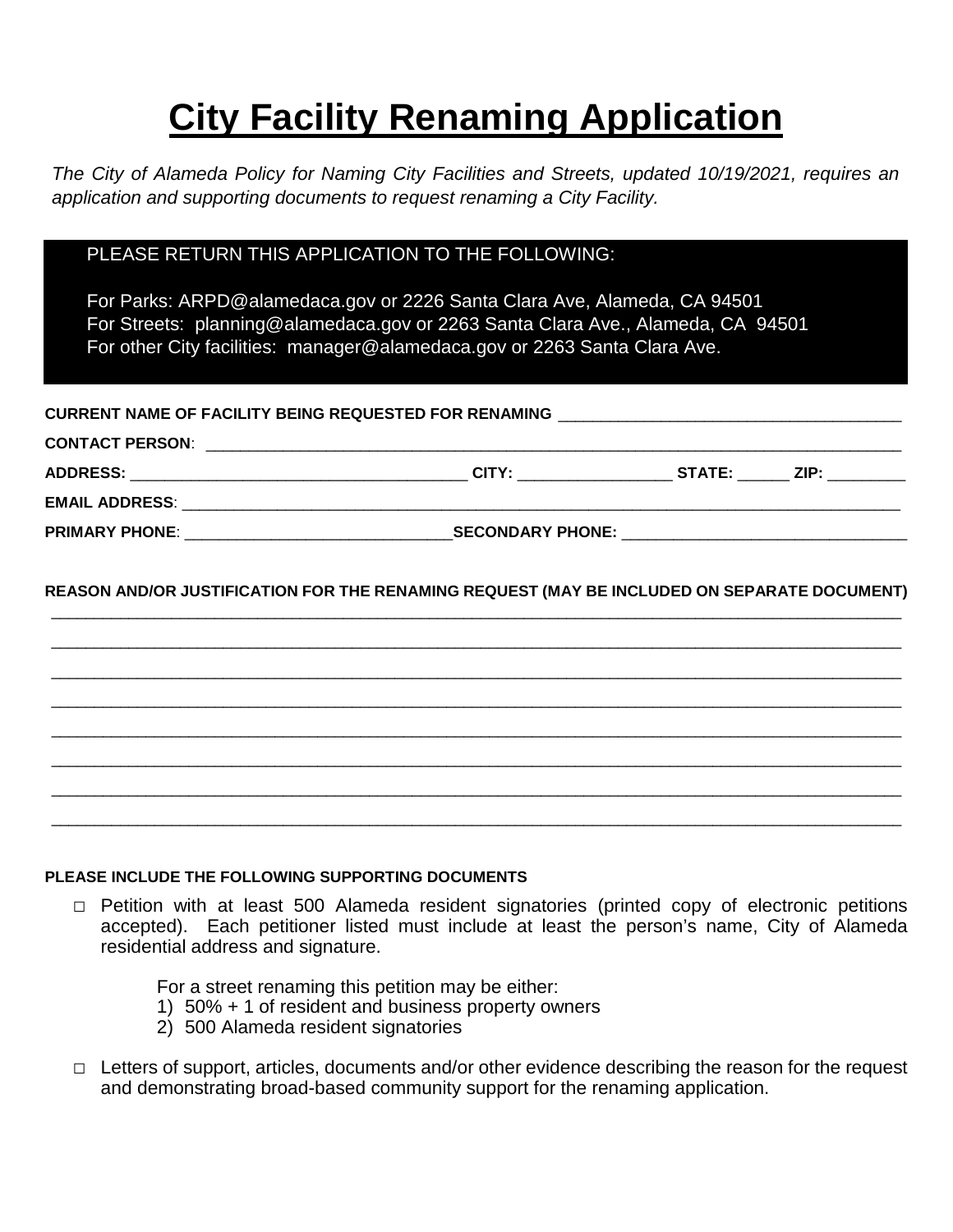## **CITY OF ALAMEDA POLICY FOR NAMING CITY FACILITIES AND STREETS**

## **INTRODUCTION**

It is the City of Alameda's goal to establish a uniform policy to name City facilities and portions thereof including, but not limited to: Parks and Recreation facilities, Libraries, fire stations, City Hall, Police Department facilities, parking lots, City streets (both private streets and public streets) and entryways to the City.

## **PURPOSE**

The purpose of this policy is to reflect the City's values of diversity, equity and inclusion. All facility names should reflect everyone in our community and intentionally broaden representation. City facility names should honor places, history, persons, organizations, events and natural environment that focus on local Alameda significance and may also reflect California or national names when appropriate.

## **RESPONSIBILITY OF BOARDS AND COMMISSIONS**

Boards and Commissions represent the community and they have direct responsibility for various City facilities as prescribed in the City Charter and Alameda Municipal Code. It shall be the responsibility of the following Boards and Commissions most closely related to these facilities to, upon request from the City Council, make recommendations for potential names and the City Council will grant final approval.

Recreation and Parks Commission: City Parks, Recreation Centers, Athletic Facilities and Associated Recreation Facilities Golf Commission: Golf Complex and Associated Facilities Public Utilities Board: Alameda Municipal Power Facilities Library Board: Libraries Planning Board: Streets and all other City facilities not listed above Historical Advisory Board: Makes recommendations on City buildings and facilities that are historically significant

## **GENERAL NAMING CRITERIA**

In selecting the name for a street of any City facility the following criteria shall be used.

- 1. All names shall reflect diversity, equity and inclusion and represent everyone in the Alameda community. New names should intentionally broaden the representation of people in our community.
- 2. A street or City facility named for an individual shall require that the person be deceased for a minimum of three years.
- 3. All names shall first focus on local Alameda significance but names that reflect California or a national lens may be approved if applicable to Alameda by direct or broad association.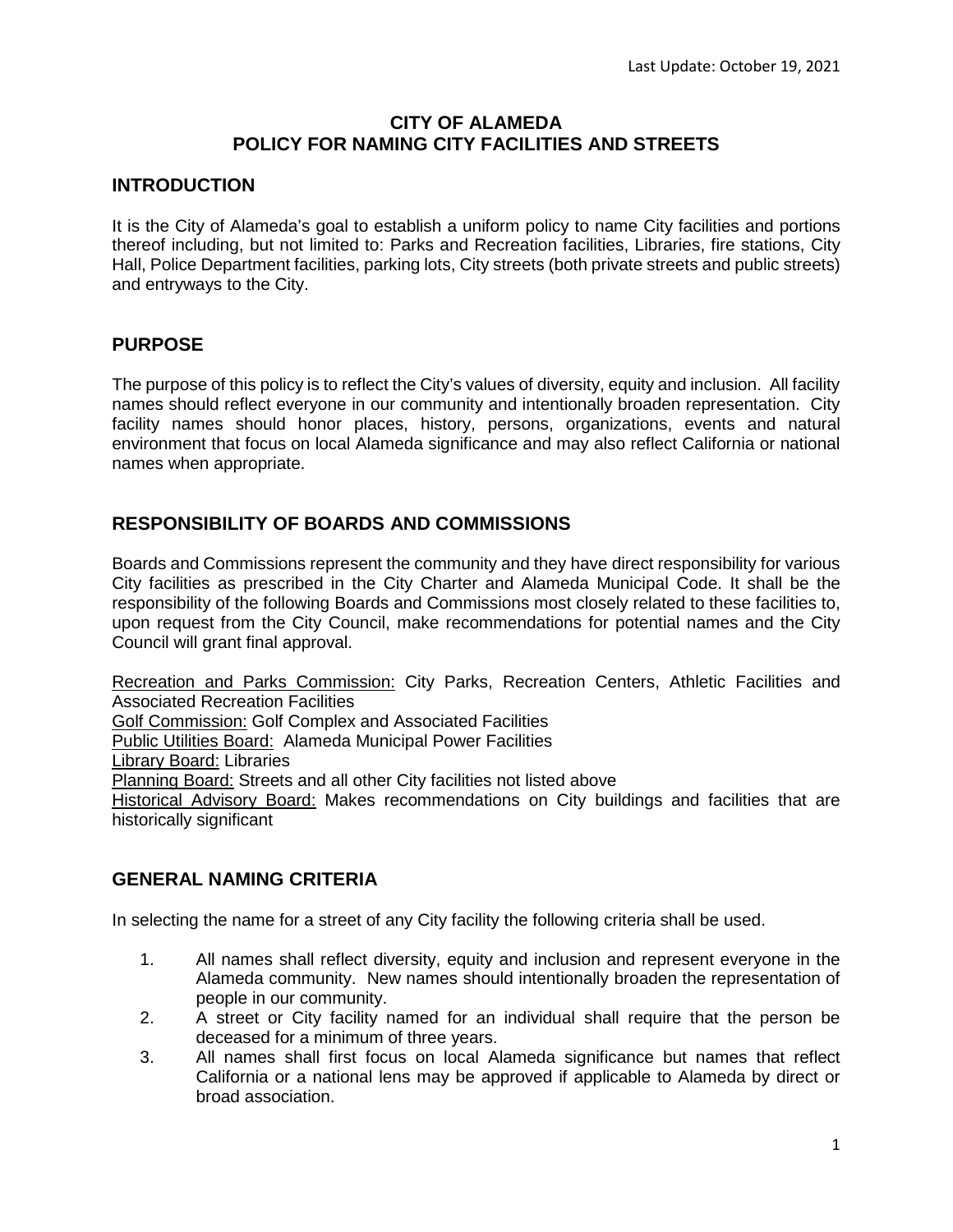- 4. Only one name shall be used for each property or facility, however individual components such as a room or athletic field may also have a separate name.
- 5. A name that recognizes the donor of a significant gift of land or funds may be used for a City facility.
- 6. Names for corporate/business entities shall follow the Corporate Naming Criteria.
- 7. New streets at Alameda Point shall be named after WWII naval themes to be consistent with the area's historic district designation.

## **PROCESS FOR NAMING NEW OR UNNAMED CITY PROPERTY OR FACILITY**

Naming a new or unnamed City Facility requires a four-step public process with three meetings of the appropriate City Commission or Board and one meeting with City Council, as follows:

### Step 1 - Commission/Board Meeting #1: Initial presentation on the City facility and confirm naming criteria

- Present the City facility to be named, its location and any identifying features.
- Discuss and finalize naming criteria for the facility. Examples could include a maritime or naval reference if the facility is located at Alameda Point, a community value, a natural reflection of a location, or other theme.
- After criteria is confirmed, staff should conduct public outreach described below to solicit name ideas.

Step 2 - Commission/Board Meeting #2: Review a list of names that meet the criteria

- The entire list of available names is reviewed, including the existing facility names list and new names generated from outreach.
- Staff recommends a shorter list of names that meets the criteria for Commission/Board review. The names on this list shall be previously researched and vetted, particularly names of people.
- Commission/Board discusses and narrows down to short list of names.

## Step 3 - Commission/Board Meeting #3: Final name choice to recommend to City Council

- Commission discusses a short list of names and recommends a name to City Council for final approval.
- Research and consultation with any affected group of the proposed name is strongly recommended.

Step 4 - City Council Meeting: The City Council will consider a recommendation from a Board or Commission and make the final decision to name a City property or facility.

Public Outreach: The meeting dates and opportunities for public input should be broadly marketed through print, social media, and email. Public outreach should extend beyond the standard meeting notifications as required by the Sunshine Ordinance with efforts made to involve a diverse group of stakeholders in the community, including residents who are historically underrepresented in City public discussions.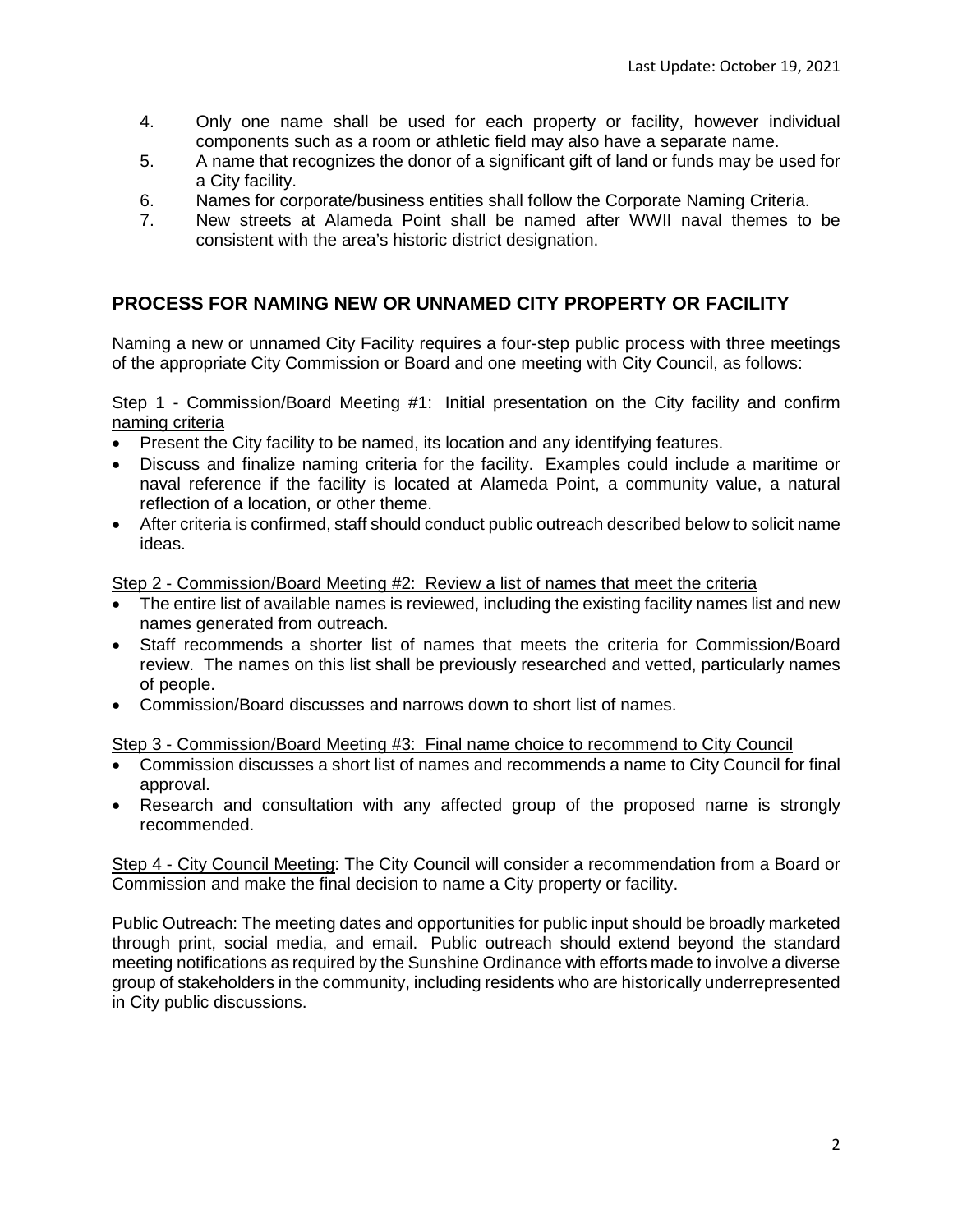# **PROCESS FOR NAMING CITY STREETS (BOTH PRIVATE AND PUBLIC)**

The Planning Board shall review all proposed names for new public and private streets as part of its review of Planning entitlements for new development and/or subdivisions. The Planning Board shall hold a public hearing prior to making a recommendation to the City Council on the proposed street name(s). Such public hearing may be part of the Planning Board's public hearing on the proposed development project and/or subdivision.

## Street Name Technical Standards:

- 1. The number of letters in the street name including suffix shall not exceed the number of characters and spaces in conformance with the 911 Emergency Communication Center system.
- 2. Consistency in naming shall be maintained within a Subdivision Tract, Planned Development or other development or geographic area where street names themes currently exist are planned or are discernible.
- 3. Street names shall remain the same across intersecting streets and throughout the length of the street.
- 4. Similarly spelled or pronounced street names shall be avoided within the City.
- 5. A street name shall not intersect another street name at more than one location. The use of circle or loop as a suffix is not encouraged except under limited specific design situations such as a roundabout.
- 6. Street names shall include a suffix to clearly indicate that it is part of the vehicular circulation system and to minimize the possibility of confusion with development or project place names. Names lacking such suffix or ending in such words as Harbor Isle or Point are not encouraged except to retain the continuity of established naming schemes. Names utilizing terms from other languages such as Embarcadero, Camino, Via and other non-typical names shall be considered individually for appropriateness, merit, and general conformance to this policy.
	- a. Cul-de-sac or short dead-end streets.
		- Court
		- Place
		- Terrace
		- **Square**
	- b. Short connecting streets generally less than 1,000 feet in length.

• Lane

- c. Curvilinear streets generally through or connecting and of higher capacity.
	- Drive
	- Way
	- Parkway
		- Boulevard
- d. Street running diagonally to an established grid system.
	- Road
	- Way
- e. Generally north south grid streets.
	- **Street**
- f. Generally east west streets.
	- Avenue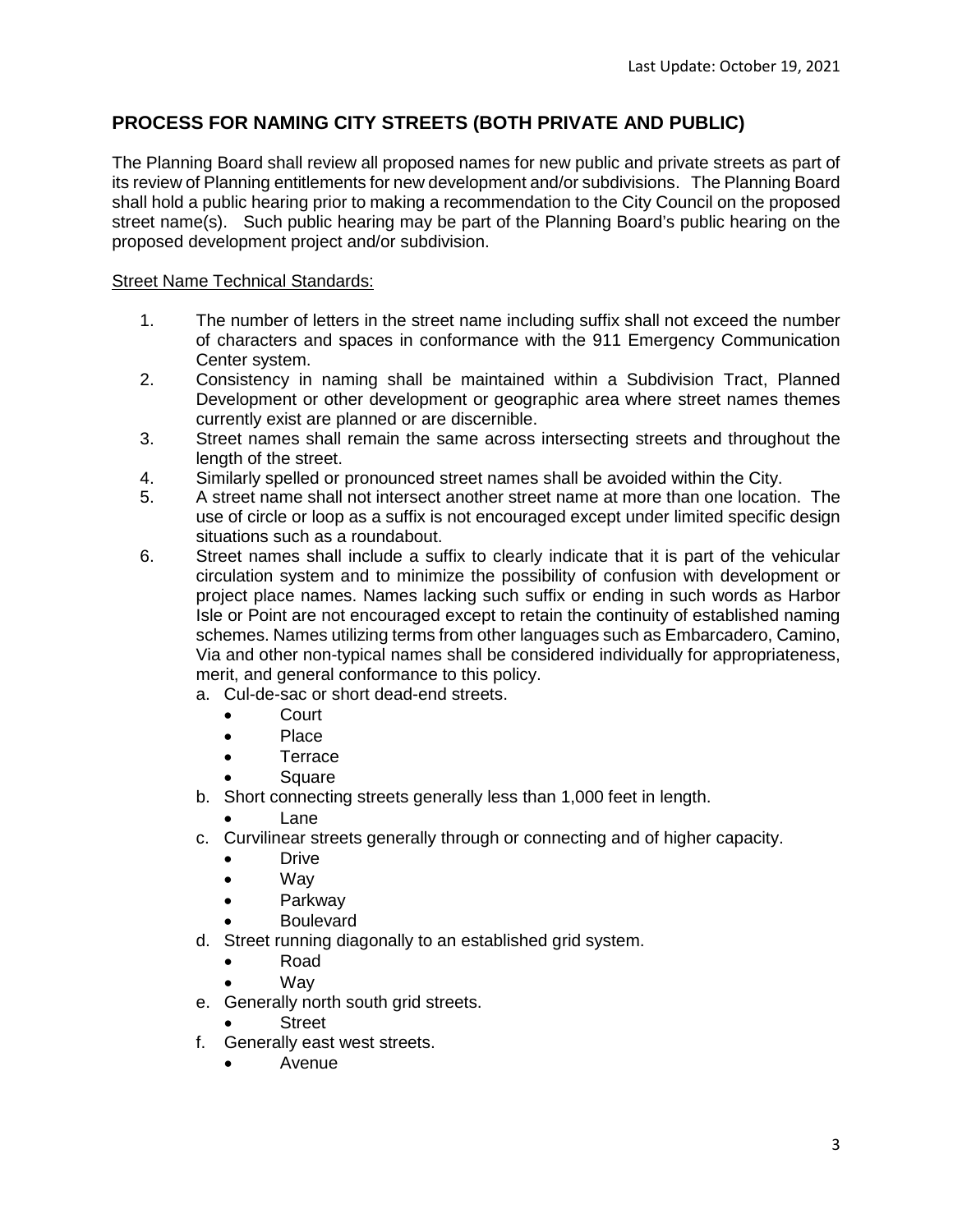7. The use of the same name but different suffixes for adjacent streets shall be avoided with the exception of a small court or cul-de-sac adjacent to a main road. For example, Brighton Court off Brighton Road.

### Corporate Street Naming Criteria:

The Planning Board shall review proposed corporate street name(s) and make a recommendation to the City Council. The City Council shall make the final decision to approve the use of a corporate street name based on the criteria below. A corporate name may be approved for a street that meet the following criteria unless an exemption is approved by the City Council.

- 1. The proposed corporate name would not compromise the City's ability to provide swift emergency response.
- 2. The street to be named must meet all City standards as a street as determined by the Public Works Director.
- 3. The street to be named must be located in an area of the City designated in the General Plan for business, jobs, or employment use and on corporate property greater than one acre in size with two or more corporate buildings on the site.
- 4. The name to be used must be distinct from all other street names used in the City of Alameda to eliminate possible confusion during an emergency response.
- 5. The only buildings to be addressed from the corporate named street shall be those under the full control of said corporation, which are owned or leased long term and are used for the operation of the corporation for which the street is named. All addressing must be approved by the City's Building Official.
- 6. To aid in emergency response, the type and location of all street signs used on the street shall meet City standards and specifications. All street signs shall be installed and maintained by the property owner of record.
- 7. In the event of the disappearance of the corporation for which the street is named, the street name shall remain in force until such time as the new property owner of record takes all necessary actions to rename the street subject to the review of the Planning Board and approval of the City Council. All costs associated with renaming such a street shall be borne by the new property owner of record including the payment of all appropriate processing fees under the Master Fee Resolution.
- 8. The street to be named shall otherwise comply with the City's street naming regulations as set out in AMC Section 13-25 and this City Facility Naming Policy.

# **PROCESS FOR RENAMING A CITY FACILITY OR STREET**

A request to rename a City facility shall be initiated by one or more City resident(s), business owner(s), or property owner(s) using a City Facility Renaming Request Application (Application), which would be submitted to the City Manager. The Application would include reasons and/or justifications on why the name should be changed as well as letters of support, articles, documents, and other evidence demonstrating broad-based community support for the Application. The Application must include a petition with at least 500 Alameda resident signatories (electronic petitions accepted). For a City street renaming, the application is required along with a petition of at least 50% plus one signatories of the resident and business property owners on that street and/or a petition with at least 500 Alameda resident signatories.